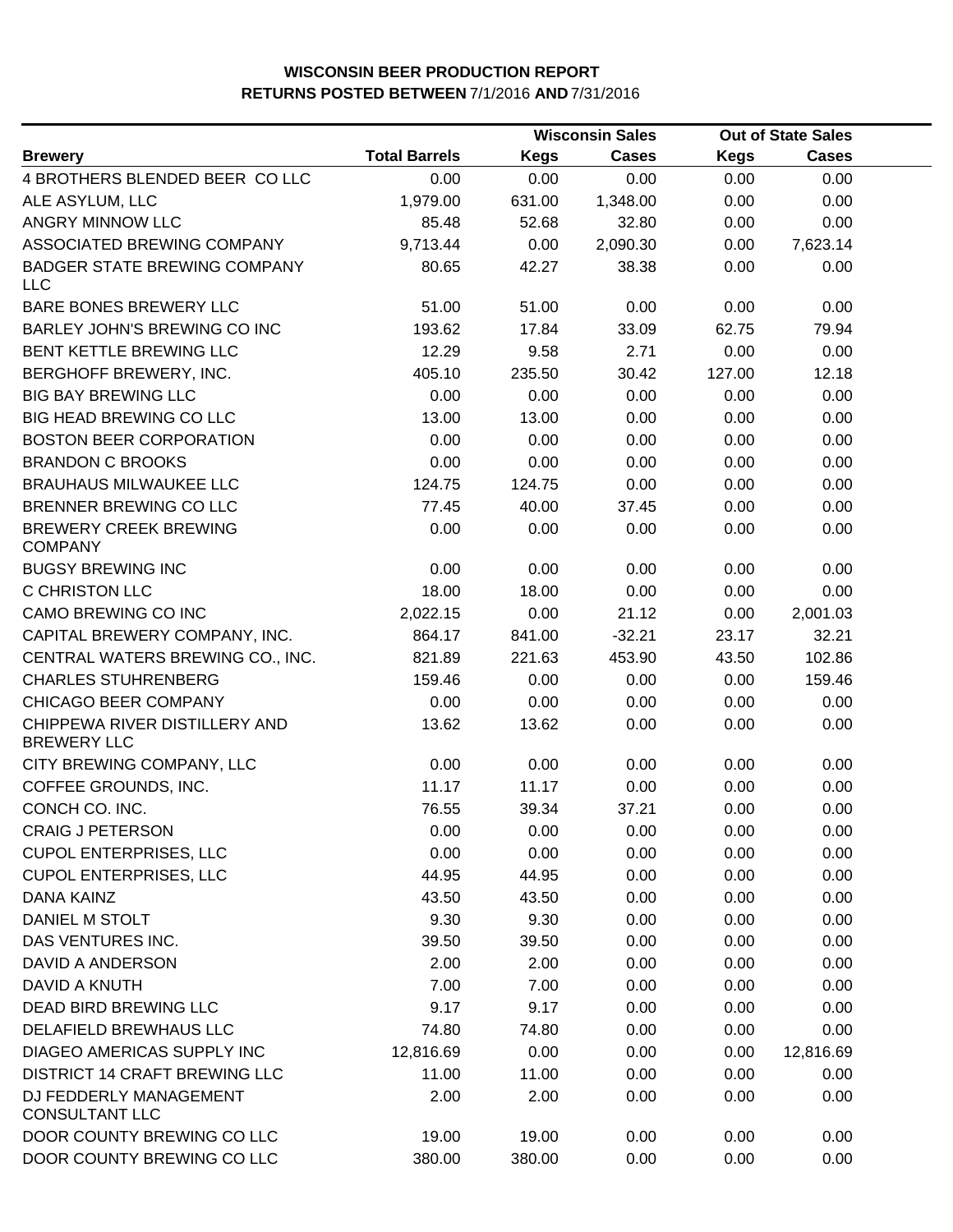|                                                         |                      |             | <b>Wisconsin Sales</b> |             | <b>Out of State Sales</b> |  |
|---------------------------------------------------------|----------------------|-------------|------------------------|-------------|---------------------------|--|
| <b>Brewery</b>                                          | <b>Total Barrels</b> | <b>Kegs</b> | <b>Cases</b>           | <b>Kegs</b> | Cases                     |  |
| DRIFTLESS BREWING COMPANY LLC                           | 7.00                 | 7.00        | 0.00                   | 0.00        | 0.00                      |  |
| <b>ESSER DISTRIBUTING CO INC</b>                        | 0.00                 | 0.00        | 0.00                   | 0.00        | 0.00                      |  |
| FK&P, LLC                                               | 0.00                 | 0.00        | 0.00                   | 0.00        | 0.00                      |  |
| FERMENTORIUM BEVERAGE<br><b>COMPANY LLC</b>             | 67.67                | 67.67       | 0.00                   | 0.00        | 0.00                      |  |
| FIVE STAR BREWING CO INC.                               | 1,300.68             | 0.00        | 20.73                  | 0.00        | 1,279.95                  |  |
| FOX RIVER BREWING COMPANY II, LLC                       | 156.23               | 156.23      | 0.00                   | 0.00        | 0.00                      |  |
| FOX RIVER BREWING COMPANY, LLC                          | 94.77                | 94.77       | 0.00                   | 0.00        | 0.00                      |  |
| FRANKENMUTH BREWING COMPANY                             | 89.03                | 0.00        | 0.00                   | 0.00        | 89.03                     |  |
| <b>FRESAR INC</b>                                       | 2.03                 | 2.03        | 0.00                   | 0.00        | 0.00                      |  |
| <b>FULTON LLC</b>                                       | 43.23                | 11.00       | 32.23                  | 0.00        | 0.00                      |  |
| GD3 LLC                                                 | 403.30               | 403.30      | 0.00                   | 0.00        | 0.00                      |  |
| GD4, LLC                                                | 77.00                | 77.00       | 0.00                   | 0.00        | 0.00                      |  |
| <b>GEORGE BREGAR</b>                                    | 16.25                | 16.25       | 0.00                   | 0.00        | 0.00                      |  |
| GJS SALES, INC.                                         | 32.66                | 0.00        | 32.66                  | 0.00        | 0.00                      |  |
| GJS SALES, INC.                                         | 0.00                 | 0.00        | 0.00                   | 0.00        | 0.00                      |  |
| <b>GOOD CITY BREWING LLC</b>                            | 45.52                | 45.52       | 0.00                   | 0.00        | 0.00                      |  |
| <b>GRANITE CITY RESTAURANT</b><br><b>OPERATIONS INC</b> | 4.84                 | 4.84        | 0.00                   | 0.00        | 0.00                      |  |
| <b>GRANT PAULY</b>                                      | 362.18               | 115.84      | 147.68                 | 70.00       | 28.66                     |  |
| <b>GRAY BREWING CO.</b>                                 | 117.67               | 95.16       | 15.39                  | 5.67        | 1.45                      |  |
| <b>GREEN BAY BREWING COMPANY</b>                        | 387.14               | 203.93      | 176.82                 | 6.39        | 0.00                      |  |
| <b>GREENVIEW BREWING LLC</b>                            | 11.33                | 5.37        | 5.96                   | 0.00        | 0.00                      |  |
| <b>GUY R LILJA</b>                                      | 0.00                 | 0.00        | 0.00                   | 0.00        | 0.00                      |  |
| <b>GWBC LLC</b>                                         | 0.00                 | 0.00        | 0.00                   | 0.00        | 0.00                      |  |
| HILLSBORO BREWING COMPANY LLC                           | 21.17                | 21.17       | 0.00                   | 0.00        | 0.00                      |  |
| HOP HAUS BREWING COMPANY LLC                            | 32.00                | 32.00       | 0.00                   | 0.00        | 0.00                      |  |
| HORNELL BREWING CO INC                                  | 3,849.19             | 0.00        | 0.09                   | 0.00        | 3,849.10                  |  |
| <b>HOUSE OF BREWS LLC</b>                               | 111.13               | 79.06       | 32.07                  | 0.00        | 0.00                      |  |
| <b>ISAAC SHOWAKI</b>                                    | 79.12                | 50.67       | 28.45                  | 0.00        | 0.00                      |  |
| JACOB LEINENKUGEL BREWING CO.,<br><b>LLC</b>            | 20,630.70            | 1,371.80    | 6,758.72               | 1,787.36    | 10,712.82                 |  |
| <b>JEAN M LANE</b>                                      | 10.65                | 10.65       | 0.00                   | 0.00        | 0.00                      |  |
| KARBEN4 BREWING LLC                                     | 813.59               | 398.00      | 415.59                 | 0.00        | 0.00                      |  |
| KATCHEVER & CO LLC                                      | 352.11               | 165.67      | 186.44                 | 0.00        | 0.00                      |  |
| KELLERMEISTER BEVERAGES, LLC                            | 10.99                | 10.99       | 0.00                   | 0.00        | 0.00                      |  |
| <b>KUL BREWING LLC</b>                                  | 878.26               | 27.75       | 850.51                 | 0.00        | 0.00                      |  |
| LACROSSE BREWING LLC                                    | 1,580.21             | 6.00        | 620.89                 | 0.00        | 953.32                    |  |
| LAKEFRONT BREWERY, INC.                                 | 4,358.36             | 1,660.84    | 1,603.43               | 109.97      | 984.12                    |  |
| LAKEFRONT BREWERY, INC.                                 | 0.00                 | 0.00        | 0.00                   | 0.00        | 0.00                      |  |
| LAKEWALK BREWERY AND CAFE<br><b>COMPANY</b>             | 61.00                | 61.00       | 0.00                   | 0.00        | 0.00                      |  |
| LAZY MONK BREWING LLC                                   | 50.07                | 35.57       | 14.50                  | 0.00        | 0.00                      |  |
| LEACH GOLF PROPERTIES, INC.                             | 0.39                 | 0.39        | 0.00                   | 0.00        | 0.00                      |  |
| LEATHERHEAD BREWING COMPANY<br><b>LLC</b>               | 7.42                 | 0.00        | 7.42                   | 0.00        | 0.00                      |  |
| LEE BURGESS                                             | 0.00                 | 0.00        | 0.00                   | 0.00        | 0.00                      |  |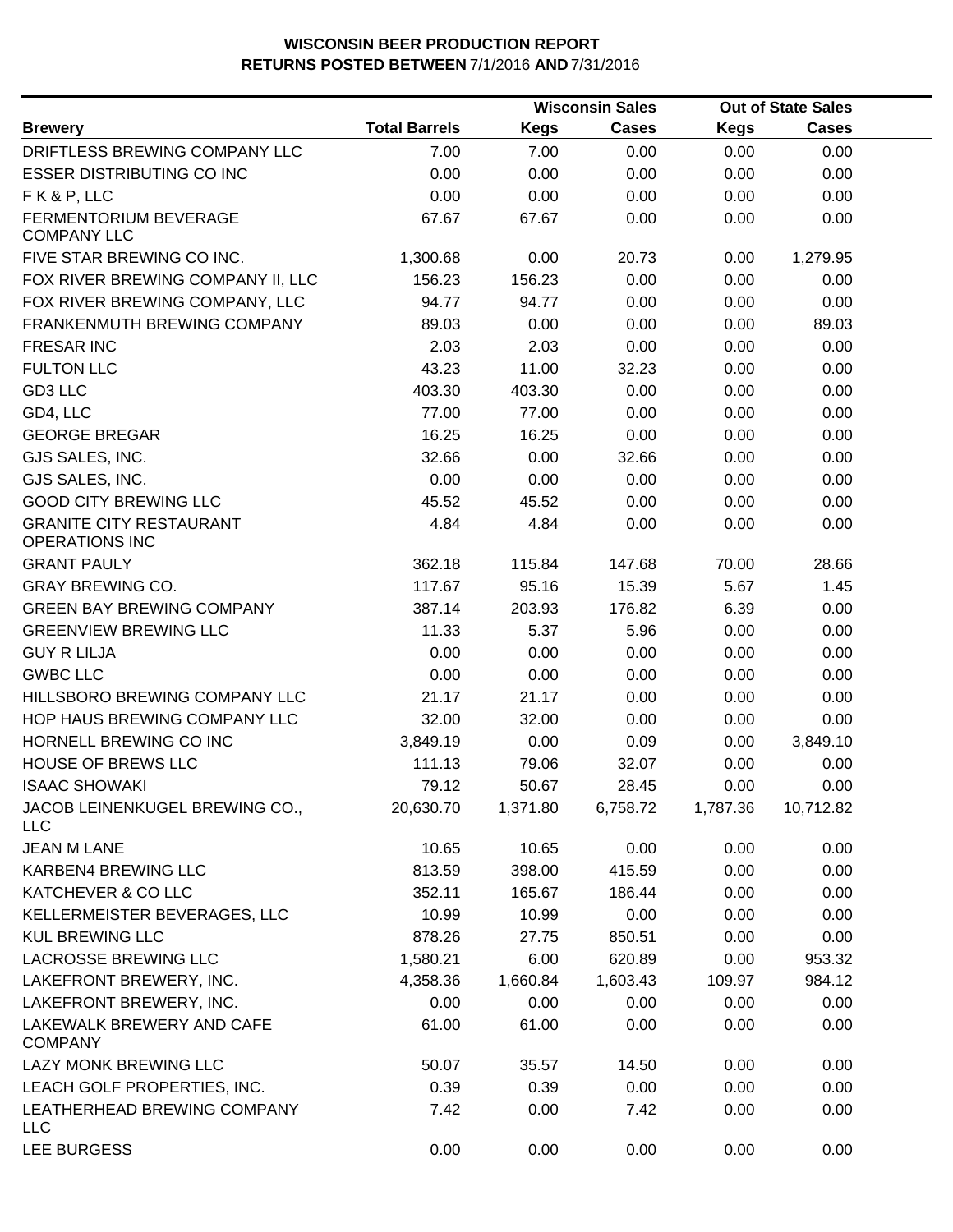|                                            |                      |             | <b>Wisconsin Sales</b> |             | <b>Out of State Sales</b> |  |
|--------------------------------------------|----------------------|-------------|------------------------|-------------|---------------------------|--|
| <b>Brewery</b>                             | <b>Total Barrels</b> | <b>Kegs</b> | <b>Cases</b>           | <b>Kegs</b> | <b>Cases</b>              |  |
| <b>LEVI FUNK</b>                           | 0.00                 | 0.00        | 0.00                   | 0.00        | 0.00                      |  |
| LHM BREW PUB, LLC                          | 21.07                | 21.07       | 0.00                   | 0.00        | 0.00                      |  |
| LIKE MINDS BREWING LLC                     | 0.00                 | 0.00        | 0.00                   | 0.00        | 0.00                      |  |
| LOST ISLAND WINE LLC                       | 1.20                 | 1.20        | 0.00                   | 0.00        | 0.00                      |  |
| LUCETTE BREWING COMPANY LLC                | 232.58               | 123.75      | 78.89                  | 17.75       | 12.19                     |  |
| MARK ANTHONY BREWING INC                   | 71,820.18            | 0.00        | $-2,202.43$            | 0.00        | 74,022.61                 |  |
| <b>MATTHEW J GEARY</b>                     | 21.58                | 20.65       | 0.93                   | 0.00        | 0.00                      |  |
| MELMS BREWING COMPANY INC                  | 2.25                 | 1.75        | 0.50                   | 0.00        | 0.00                      |  |
| MILLER BREWING INTERNATIONAL,              | 0.00                 | 0.00        | 0.00                   | 0.00        | 0.00                      |  |
| INC.                                       |                      |             |                        |             |                           |  |
| MILLERCOORS LLC                            | 253.44               | 0.00        | 0.00                   | 253.00      | 0.44                      |  |
| MILLERCOORS LLC                            | 734,911.25           | 17,353.43   | 143,090.80             | 57,681.41   | 516,785.61                |  |
| MILWAUKEE BREWING COMPANY                  | 1,165.02             | 329.10      | 677.42                 | 53.50       | 105.00                    |  |
| MILWAUKEE BREWING COMPANY                  | 30.00                | 30.00       | 0.00                   | 0.00        | 0.00                      |  |
| MINOCQUA BREWING CO INC                    | 57.50                | 57.50       | 0.00                   | 0.00        | 0.00                      |  |
| <b>MISSION BREWERY INC</b>                 | 0.00                 | 0.00        | 0.00                   | 0.00        | 0.00                      |  |
| MOBCRAFT BEER INC                          | 37.06                | 15.88       | 11.65                  | 0.00        | 9.53                      |  |
| MOOSEJAW PIZZA & BREWING CO LLC            | 137.30               | 98.35       | 38.95                  | 0.00        | 0.00                      |  |
| MOUNTAIN CREST SRL LLC                     | 8,782.15             | 216.50      | 1,208.93               | 40.75       | 7,315.97                  |  |
| NEW GLARUS BREWING COMPANY                 | 903.93               | 105.87      | 798.06                 | 0.00        | 0.00                      |  |
| NEW GLARUS BREWING COMPANY                 | 24,011.17            | 6,399.25    | 17,611.92              | 0.00        | 0.00                      |  |
| NEXT DOOR BREWING LLC                      | 72.22                | 60.75       | 11.47                  | 0.00        | 0.00                      |  |
| NEXT DOOR BREWING LLC                      | 23.50                | 23.50       | 0.00                   | 0.00        | 0.00                      |  |
| NORTHWOODS BREWING CORP LLC                | 60.00                | 60.00       | 0.00                   | 0.00        | 0.00                      |  |
| O'SO BREWING COMPANY                       | 441.13               | 211.17      | 229.96                 | 0.00        | 0.00                      |  |
| OLIPHANT BREWING LLC                       | 33.60                | 33.60       | 0.00                   | 0.00        | 0.00                      |  |
| PABST BREWING COMPANY                      | 0.00                 | 0.00        | 0.00                   | 0.00        | 0.00                      |  |
| PABST BREWING COMPANY                      | 0.00                 | 0.00        | 0.00                   | 0.00        | 0.00                      |  |
| PARCHED EAGLE BREWPUB LLC                  | 5.13                 | 5.13        | 0.00                   | 0.00        | 0.00                      |  |
| PATRICK MC INTOSH                          | 36.01                | 28.50       | 6.51                   | 1.00        | 0.00                      |  |
| PETER H GENTRY                             | 8.00                 | 8.00        | 0.00                   | 0.00        | 0.00                      |  |
| PETER H GENTRY                             | 0.00                 | 0.00        | 0.00                   | 0.00        | 0.00                      |  |
| PETER PETERSON                             | 10.00                | 10.00       | 0.00                   | 0.00        | 0.00                      |  |
| PHUSION PROJECTS LLC                       | 36,402.77            | 0.00        | 713.88                 | 0.00        | 35,688.89                 |  |
| PIGEON RIVER BREWING LLC                   | 23.32                | 23.32       | 0.00                   | 0.00        | 0.00                      |  |
| PITCHFORK BREWING LLC                      | 24.39                | 24.39       | 0.00                   | 0.00        | 0.00                      |  |
| PLYMOUTH BREWING COMPANY LLC               | 13.45                | 13.45       | 0.00                   | 0.00        | 0.00                      |  |
| PORT HURON BREWING COMPANY,<br><b>LLC</b>  | 75.33                | 35.77       | 39.56                  | 0.00        | 0.00                      |  |
| POTOSI BREWING COMPANY                     | 418.15               | 96.75       | 227.70                 | 27.50       | 66.20                     |  |
| POTOSI BREWING COMPANY                     | 97.70                | 93.70       | 0.00                   | 4.00        | 0.00                      |  |
| RAIL HOUSE PROPERTIES LLC                  | 22.00                | 22.00       | 0.00                   | 0.00        | 0.00                      |  |
| RAISED GRAIN BREWING COMPANY<br><b>LLC</b> | 32.01                | 32.01       | 0.00                   | 0.00        | 0.00                      |  |
| RANDOLPH OSKEY                             | 11.45                | 11.45       | 0.00                   | 0.00        | 0.00                      |  |
| RANDYS FUN HUNTERS BREWERY INC             | 12.00                | 12.00       | 0.00                   | 0.00        | 0.00                      |  |
| RED CEDAR BREWING LLC                      | 0.00                 | 0.00        | 0.00                   | 0.00        | 0.00                      |  |
|                                            |                      |             |                        |             |                           |  |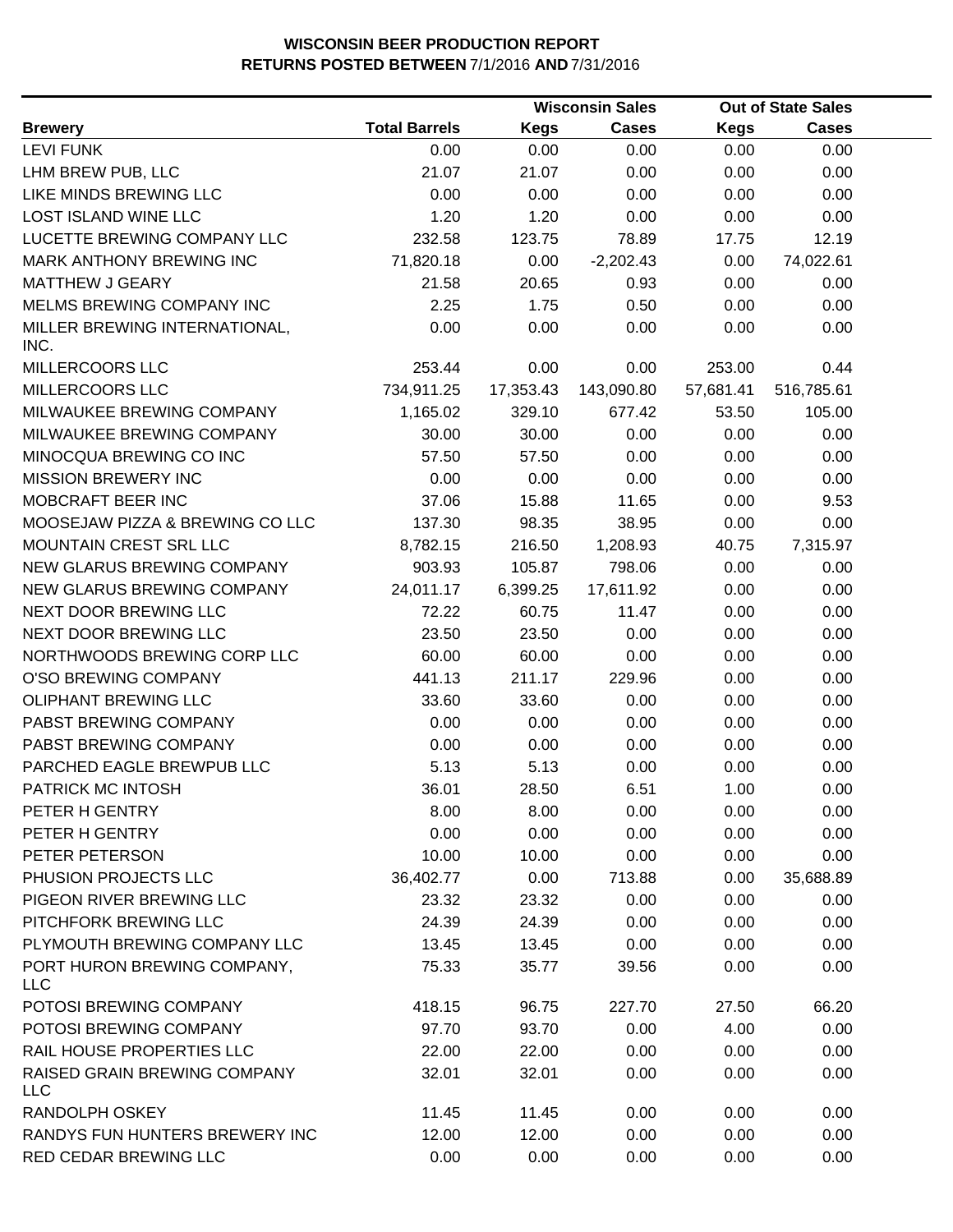|                                                         |                      |             | <b>Wisconsin Sales</b> |             | <b>Out of State Sales</b> |  |
|---------------------------------------------------------|----------------------|-------------|------------------------|-------------|---------------------------|--|
| <b>Brewery</b>                                          | <b>Total Barrels</b> | <b>Kegs</b> | Cases                  | <b>Kegs</b> | <b>Cases</b>              |  |
| RED EYE BREWING COMPANY LLC                             | 27.15                | 27.15       | 0.00                   | 0.00        | 0.00                      |  |
| REGAL BRAU BREWING COMPANY LLC                          | 10,322.31            | 0.00        | 301.90                 | 0.00        | 10,020.41                 |  |
| RHINELANDER BREWING CO LLC                              | 4,185.33             | 6.25        | 359.55                 | 0.00        | 3,819.53                  |  |
| RICHARD JOSEPH                                          | 0.00                 | 0.00        | 0.00                   | 0.00        | 0.00                      |  |
| ROBERT A LARSON                                         | 400.44               | 201.16      | 141.16                 | 22.84       | 35.28                     |  |
| ROCKY REEF BREWING COMPANY                              | 3.80                 | 3.80        | 0.00                   | 0.00        | 0.00                      |  |
| <b>ROGER MILLER</b>                                     | 6.12                 | 6.12        | 0.00                   | 0.00        | 0.00                      |  |
| <b>ROSS M NELSON</b>                                    | 0.00                 | 0.00        | 0.00                   | 0.00        | 0.00                      |  |
| ROWLAND'S CALUMET BREWING CO.,<br>INC.                  | 11.00                | 11.00       | 0.00                   | 0.00        | 0.00                      |  |
| ROWLAND'S CALUMET BREWING CO.,<br>INC.                  | 0.00                 | 0.00        | 0.00                   | 0.00        | 0.00                      |  |
| <b>RUSH RIVER BREWING LLC</b>                           | 292.76               | 82.22       | 42.92                  | 111.00      | 56.62                     |  |
| <b>RUSTIC VENTURES LLC</b>                              | 18.88                | 18.88       | 0.00                   | 0.00        | 0.00                      |  |
| SAND CREEK BREWING CO LLC                               | 669.25               | 240.64      | 365.88                 | 0.00        | 62.73                     |  |
| SILVER CREEK BREWING COMPANY                            | 24.42                | 24.42       | 0.00                   | 0.00        | 0.00                      |  |
| SLEEMAN BREWING COMPANY USA<br><b>INC</b>               | 24,448.23            | 31.96       | $-510.71$              | 5,121.01    | 19,805.97                 |  |
| SOUTH SHORE BREWERY, INC.                               | 89.92                | 31.08       | 27.46                  | 19.33       | 12.05                     |  |
| SOUTH SHORE BREWERY, INC.                               | 0.00                 | 0.00        | 0.00                   | 0.00        | 0.00                      |  |
| <b>SPB LLC</b>                                          | 3,061.99             | 493.73      | 1,547.54               | 141.25      | 879.47                    |  |
| SPRECHER BREWING COMPANY, INC.                          | 1,143.72             | 729.00      | 263.59                 | 36.40       | 114.73                    |  |
| STARBOARD BREWING COMPANY LLC                           | 8.00                 | 8.00        | 0.00                   | 0.00        | 0.00                      |  |
| STILLMANK BREWING COMPANY                               | 135.54               | 59.67       | 75.87                  | 0.00        | 0.00                      |  |
| STONE CELLAR BREWPUB, INC.                              | 340.36               | 340.36      | 0.00                   | 0.00        | 0.00                      |  |
| SUGAR CREEK ACQUISITION LLC                             | 0.00                 | 0.00        | 0.00                   | 0.00        | 0.00                      |  |
| TAILGATE BEER LLC                                       | 0.00                 | 0.00        | 0.00                   | 0.00        | 0.00                      |  |
| THE BENJAMIN BEER COMPANY INC                           | 9.00                 | 9.00        | 0.00                   | 0.00        | 0.00                      |  |
| THE BRONX BREWERY, LLC                                  | 0.00                 | 0.00        | 0.00                   | 0.00        | 0.00                      |  |
| THE EAU CLAIRE BREWING PROJECT<br>LLC                   | 233.98               | 94.75       | 139.23                 | 0.00        | 0.00                      |  |
| THE ENLIGHTENED IMBIBER LLC                             | 6.00                 | 6.00        | 0.00                   | 0.00        | 0.00                      |  |
| THE FRESH FROM CALIFORNIA FAMILY<br><b>BUSINESS INC</b> | 0.00                 | 0.00        | 0.00                   | 0.00        | 0.00                      |  |
| THE GD 2 LLC                                            | 89.32                | 89.32       | 0.00                   | 0.00        | 0.00                      |  |
| THE GREAT DANE PUB AND BREWING<br>COMPANY, INC.         | 148.23               | 148.23      | 0.00                   | 0.00        | 0.00                      |  |
| THE LONE GIRL BREWING COMPANY -<br><b>WAUNAKEE LLC</b>  | 53.00                | 53.00       | 0.00                   | 0.00        | 0.00                      |  |
| THE MCKENZIE RIVER CORPORATION                          | 0.00                 | 0.00        | 0.00                   | 0.00        | 0.00                      |  |
| THE SAINT LOUIS BREWERY LLC                             | 0.00                 | 0.00        | 0.00                   | 0.00        | 0.00                      |  |
| <b>TIMOTHY C EICHINGER</b>                              | 8.30                 | 7.83        | 0.47                   | 0.00        | 0.00                      |  |
| TITLETOWN BREWING CO LLC                                | 498.00               | 318.00      | 180.00                 | 0.00        | 0.00                      |  |
| TOM PORTER                                              | 156.10               | 156.10      | 0.00                   | 0.00        | 0.00                      |  |
| <b>TRES HERMANOS LLC</b>                                | 932.14               | 0.00        | 0.00                   | 0.00        | 932.14                    |  |
| TRIBUTE BREWING COMPANY LLC                             | 61.34                | 40.39       | 20.95                  | 0.00        | 0.00                      |  |
| TURTLE STACK BREWERY, LLC                               | 13.16                | 13.16       | 0.00                   | 0.00        | 0.00                      |  |